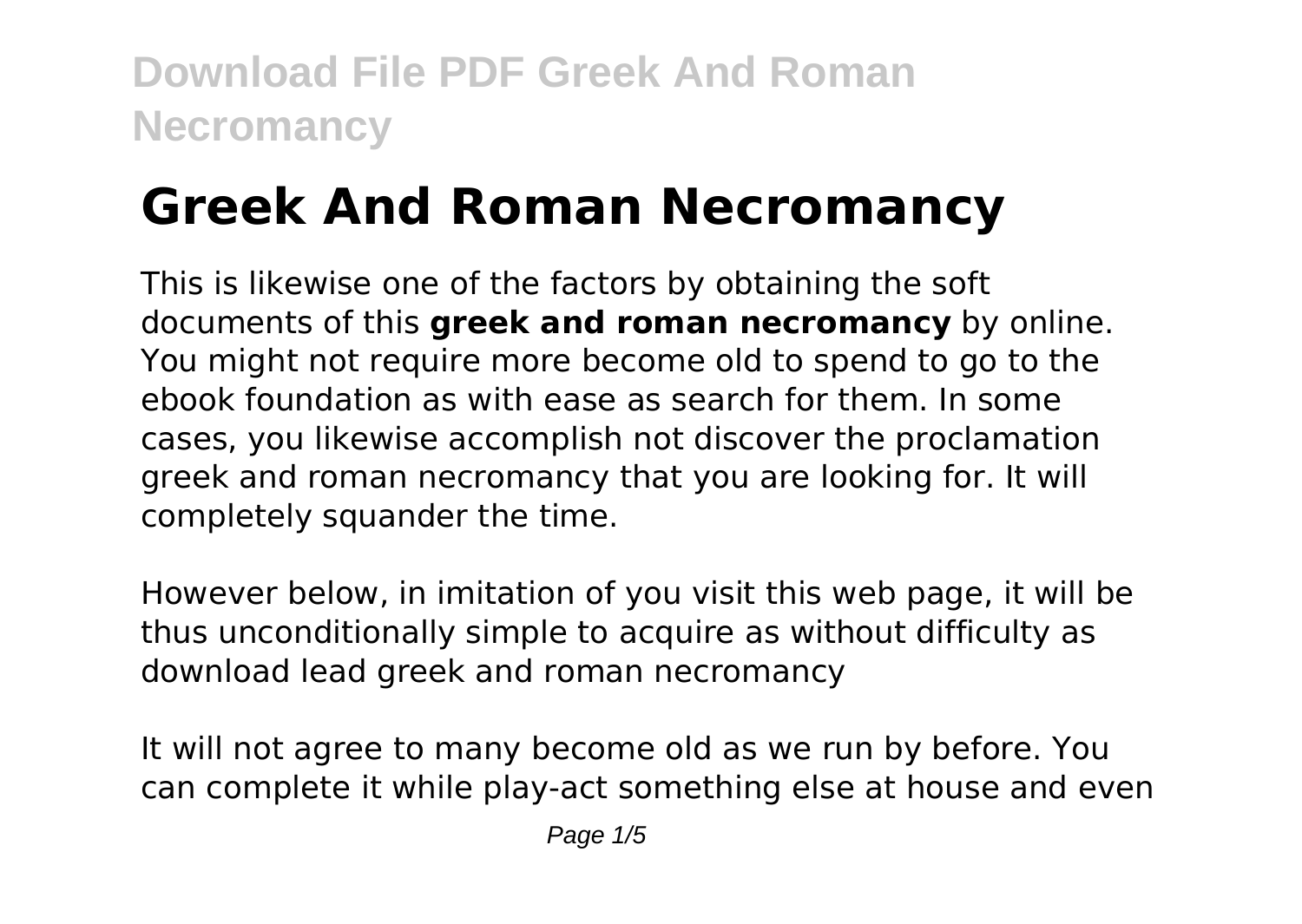in your workplace. thus easy! So, are you question? Just exercise just what we pay for below as skillfully as review **greek and roman necromancy** what you past to read!

If you're looking for out-of-print books in different languages and formats, check out this non-profit digital library. The Internet Archive is a great go-to if you want access to historical and academic books.

#### **Greek And Roman Necromancy**

Necromancy  $\left($  /  $\right)$  n  $\varepsilon$  k r  $\vartheta$  m  $\varpi$  n s i  $\ell$ ) is the practice of magic or black magic involving communication with the dead – either by summoning their spirits as apparitions, visions or raising them bodily – for the purpose of divination, imparting the means to foretell future events, discover hidden knowledge, to bring someone back from the dead, or to use the dead as a weapon.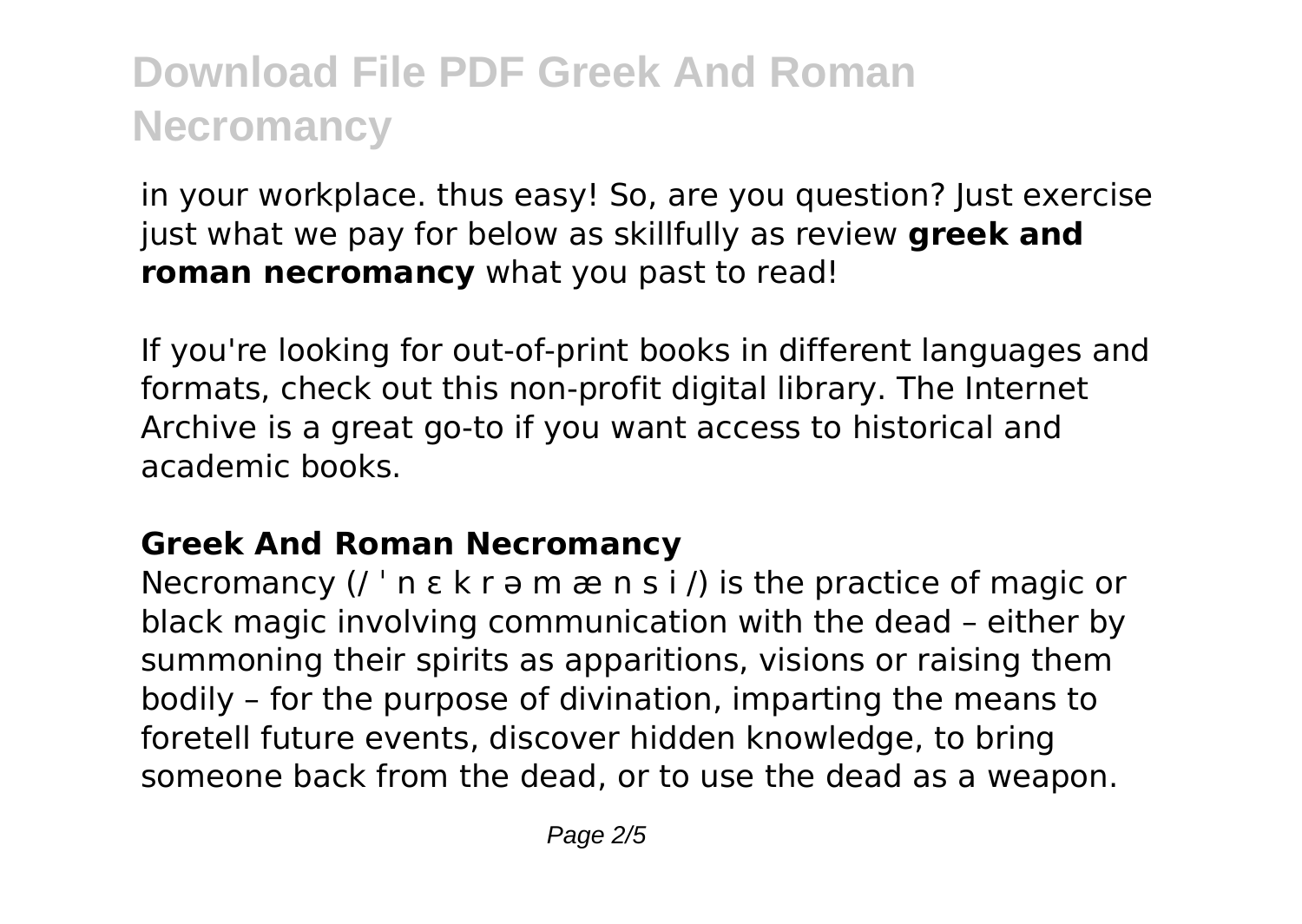#### **Necromancy - Wikipedia**

Selene was the ancient Greek Titan goddess of the moon. She was depicted as a woman riding sidesaddle on a horse or driving a chariot drawn by a pair of winged steeds. Her lunar sphere or crescent was either a crown set upon her head or the fold of a raised, shining cloak. Selene's Roman name was Lunar.

#### **SELENE - Greek Goddess of the Moon (Roman Luna)**

Greek temples (Ancient Greek: ναός, romanized: naós, lit. 'dwelling', semantically distinct from Latin templum, "temple") were structures built to house deity statues within Greek sanctuaries in ancient Greek religion.The temple interiors did not serve as meeting places, since the sacrifices and rituals dedicated to the respective deity took place outside them, within the wider precinct ...

### **Ancient Greek temple - Wikipedia**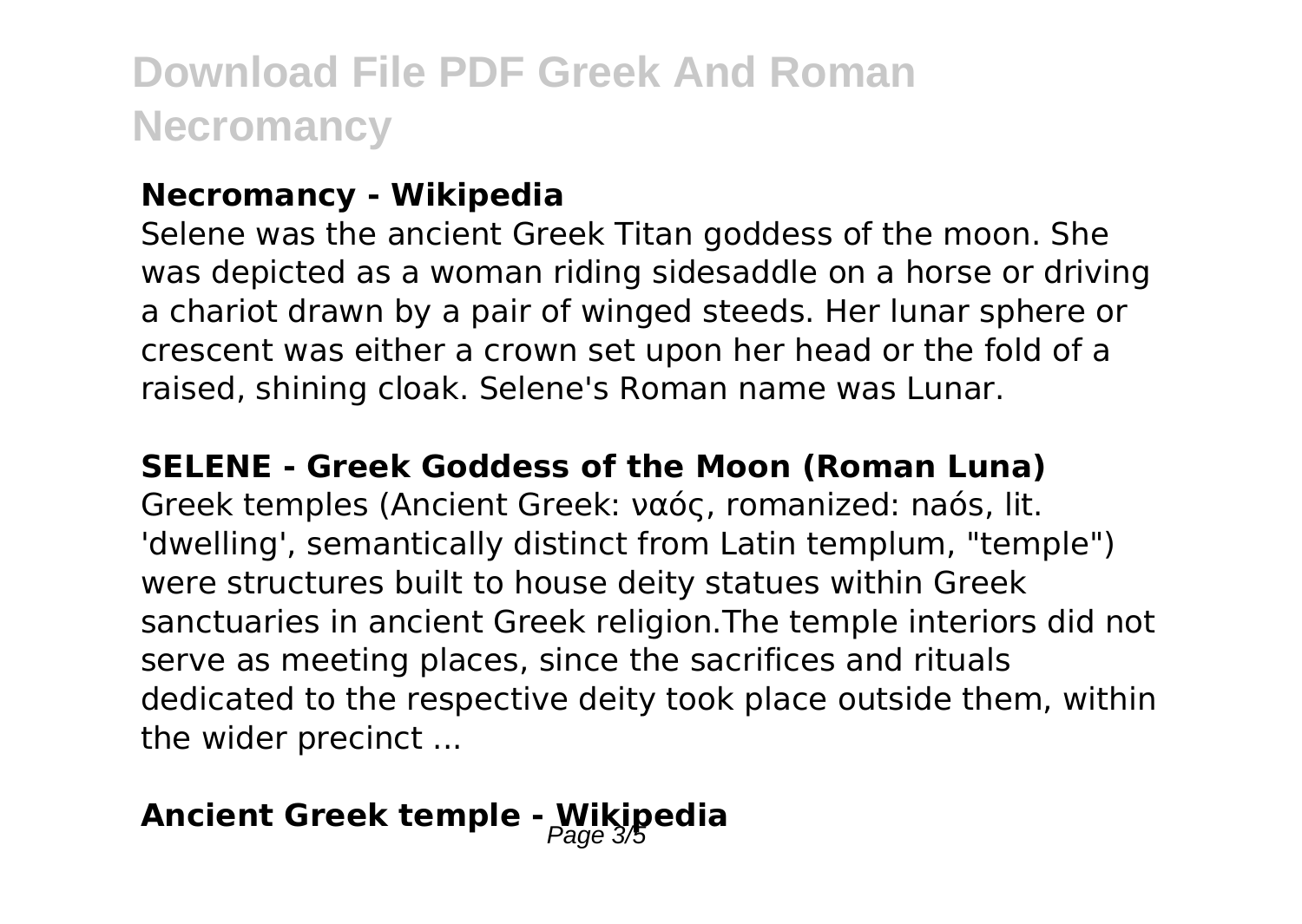Hades was the ancient Greek king of the underworld and god of the dead. He was depicted as a dark-bearded, regal god either enthroned in the underworld and holding a sceptre, or pouring fertility from a cornucopia. His Roman name was Pluto.

**HADES (Haides) - Greek God of the Dead, King of the ...** A comprehensive database of more than 35 greek mythology quizzes online, test your knowledge with greek mythology quiz questions. Our online greek mythology trivia quizzes can be adapted to suit your requirements for taking some of the top greek mythology quizzes.

**35 Greek Mythology Quizzes Online, Trivia, Questions ...** The Roman version of Ares is Mars. Image: Roman marble head of the war god, modelled after a Greek bronze original. Artemis (Ἄρτεμις, Ártemis) Goddess of hunting, wilderness, animals and childbirth. In later times she became associated with the Moon.